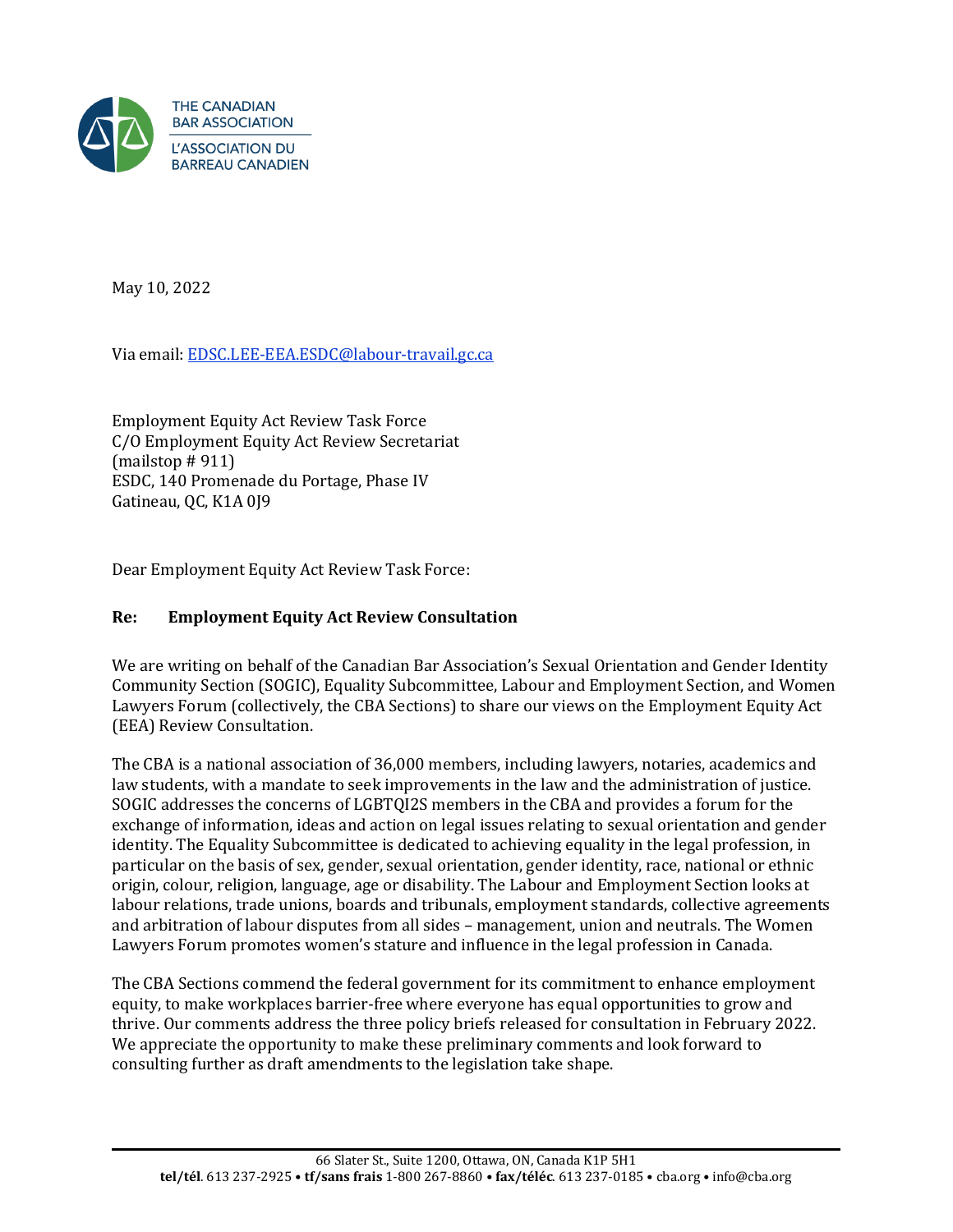## **Policy brief 1: Defining and expanding equity groups**

The current EEA identifies four groups as targets of systemic disadvantage in the workforce: women; Aboriginal peoples; persons with disabilities; and visible minorities.

The CBA Sections recognize the need to update and modernize the EEA to reflect current understandings of these groups. We also urge the federal government to expand the list of protected groups and subgroups. The revised EEA should account for intersectionality<sup>1</sup> and how individuals with intersecting identities are disadvantaged in the workforce, and should protect them from those disadvantages.

We recommend amending the list of designated groups to account for the following:

#### **a) The category "women" should be replaced or expanded to include all people who face gender-based marginalization.**

Women are not alone to face gender-based marginalization, and gender is more diverse than a binary of woman and man. Most people who are not cisgender men experience systemic disadvantage. This includes, but is not limited to, cisgender women, transgender women, transgender men, non-binary people, intersex people, some two-spirit people, and people with nonnormative gender expression.

#### **b) The resulting category, which would include gender identity,2 gender expression,3 and sex characteristics, should be split into subgroups that encompass every group that is not cis-male such that each subgroup is individually named.**

Each identity group faces differing barriers in the workforce. Aggregating these groups under umbrella acronyms such as LGBTQ2SI+ ignores that discrimination, systemic barriers and solutions differ for each group. Whether the EEA specifically names each gender identity or uses a broader definition that can evolve over time, the following identities should be captured:

- i. All non-binary people (Some non-binary people also identify as trans, while some do not. This category would include people who are agender, genderfluid, genderqueer and demigender, among others)
- ii. All transgender people (be they women, men, or non-binary)
- iii. All women (cisgender and transgender women)
- iv. Intersex people
- v. Two Spirit people.

The list of subgroups and definitions should be developed in collaboration with researchers and stakeholders with knowledge in this area.

<sup>1</sup> Intersectionality is an analytical framework for understanding how aspects of a person's social and political identities combine to create different modes of discrimination and privilege. Intersectionality identifies multiple factors of advantage and disadvantage based on intersecting impacts of sexual orientation, gender identity and expression, sexual characteristics, race, nationality, immigration status, class, physical ability, mental health etc.

<sup>&</sup>lt;sup>2</sup> Gender identity is a person's internal and individual experience of gender.

<sup>3</sup> Gender expression is how a person publicly presents gender.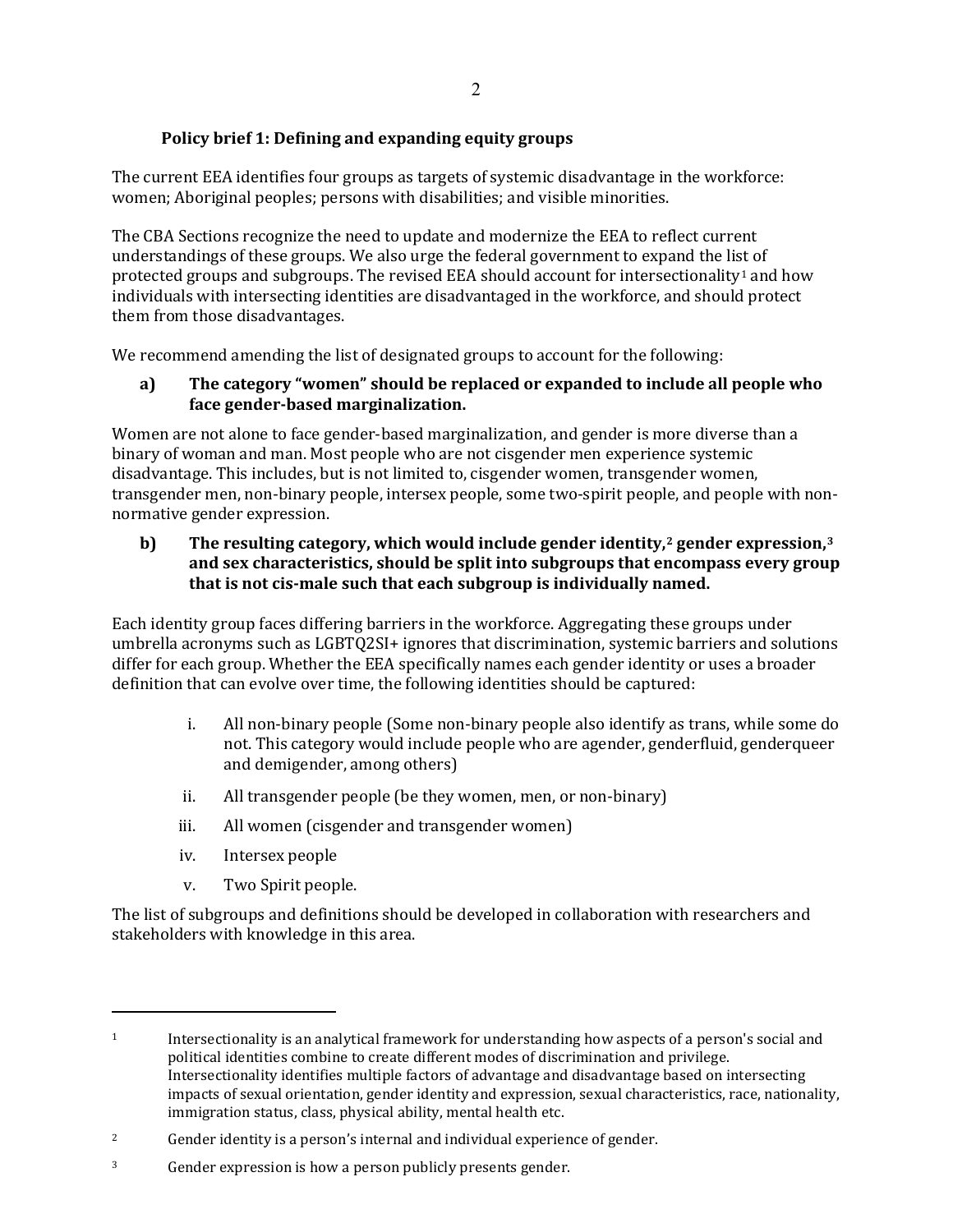## **c) "Sexual orientation" should be added as a new category that is distinct from the gender category.**

The barriers and discrimination based on sexual orientation differ from those related to gender identity and other identity factors. The category "sexual orientation" should account for subgroups that encompass every group that is not heterosexual. Whether the EEA specifically names each sexual orientation group or uses a broader definition that can evolve over time, the following identities should be captured:

- i. Asexual (a sexual orientation generally characterized by not feeling sexual attraction or desire for to be partnered sexuality; it is expressed on a spectrum)
- ii. Aromantic (an orientation generally characterized by not feeling romantic attraction or desire for to be partnered romantically; it is expressed on a spectrum)
- iii. Bisexual (an individual who is physically, romantically and/or emotionally attracted to men and women)
- iv. Pansexual (not limited in sexual choice with regard to biological sex, gender, or gender identity)
- v. Polyamorous (persons involved in the practice of engaging in multiple romantic (and typically sexual) relationships, with the consent of all the people involved)
- vi. Queer
- vii. Same-sex orientation (Gay is the adjective used to describe people whose enduring physical, romantic and/or emotional attractions are to people of the same sex (e.g., gay man, gay people). In contemporary contexts, lesbian (n. or adj.) is often a preferred term for women whose enduring physical, romantic and/or emotional attractions are to people of the same sex)
- viii. Two-spirit.

The list of subgroups and definitions should be developed in collaboration with researchers and stakeholders with knowledge in this area.

# **d) The category "visible minority" should be replaced with "racialized groups."**

The terms "visible minority" and "BIPOC" are catchall terms that aggregate all non-white and non-Aboriginal people into categories, ignoring that discrimination, systemic barriers, and solutions differ for each racialized group.<sup>4</sup> Diluting these differences makes it impossible to address the barriers each group face in the workplace.

The term "racialized groups" is preferable as it reminds us that race is a social construct and is created through the process of racialization – not a biological distinction – where groups are categorized as being a particular "race" in a manner that leads to associated disadvantages for racialized groups and privilege for White people. The revised EEA should define "racialized groups" in a way that highlights to those who apply the legislation *why* this term is preferable.

As stated above, the category "racialized groups" should name every racial subgroup. The Census categorizations of "visible minority groups" may be a starting point, but should be expanded and reworded based on consultation with stakeholders and researchers in this area.

<sup>4</sup> Its-time-to-abolish-the-absurd-and-slightly-racist-concept-of-visible-minorities [Online:](https://c2cjournal.ca/2022/02/its-time-to-abolish-the-absurd-and-slightly-racist-concept-of-visible-minorities/)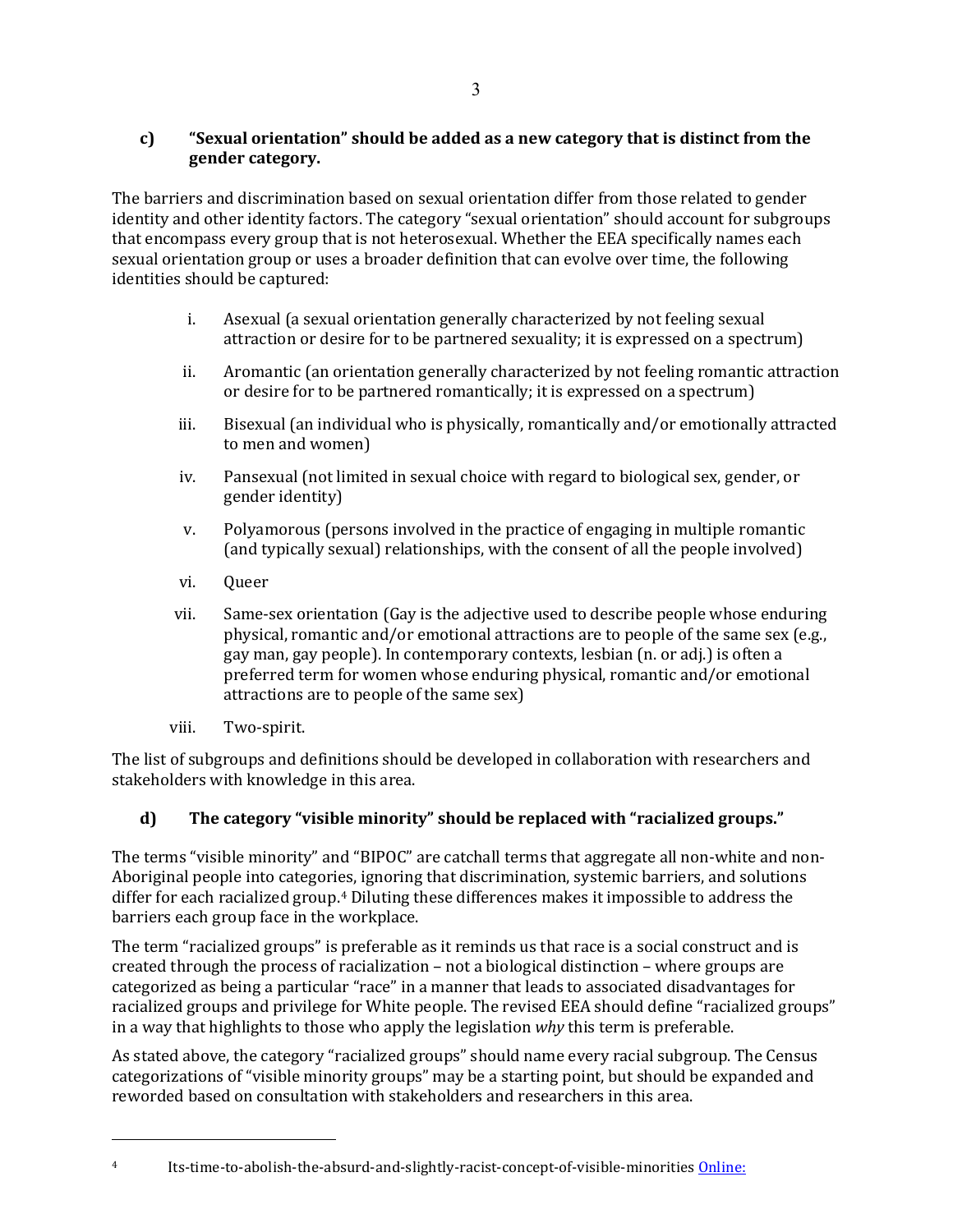The subgroups could also be expanded to include those with differing immigration status, differing nationality and minority religions.

**e) Indigenous peoples should be consulted on renaming the Aboriginal peoples category and noting subgroups within.** 

Using an umbrella term such as "Aboriginal peoples" ignores that discrimination, systemic barriers and solutions differ for each group, including First Nations, Inuit and Métis.

The revised definition of the group should address the confusion about whether someone can be both an Aboriginal person and a member of the currently named 'visible minority' group. It should be possible for someone to self-identify as both based on their own personal characteristics.

- **f) Persons with disabilities should be consulted on any renaming of that category and noting subgroups (physical ability, mental ability, visible disability, nonvisible disability, etc) in that category so that differing barriers and solutions are not missed for that group.**
- **g) "Individuals with intersectional identities" should be added to the protected groups to begin to address and raise awareness on intersectionality and intersectional disadvantages in the workplace.**

We recommend expanding this category into subgroups of intersecting identities, building on consultations with intersectionality researchers.

A person's experience of discrimination is often linked to the compounding effects of multiple grounds. Based on their unique combination of identities, people may be exposed to particular forms of discrimination and may experience differing barriers in the workforce. Equity won't be achieved if this is ignored, and we only look at barriers and solutions for singular identity's impacts. The EEA should extend protection to people actually or perceived as having association with one of the above-mentioned groups or subgroups.

## **Policy brief 2: Better supporting equity groups**

There should be more government-funded research and adoption of existing research on the barriers faced by the above-noted groups and on intersectionality. These findings should be leveraged in a plan to better support these equity groups.

#### **Policy brief 3: Accountability, compliance, enforcement and public reporting of employment equity**

The current framework requires that employers:

- analyze the degree of underrepresentation of persons in designated groups in their workforce
- analyze their employment systems, policies and practices to identify all employment barriers against persons in designated groups
- develop and implement a plan to remove these barriers and correct underrepresentation
- improve representation of the 4 designated groups in their workforce, and
- report on efforts made and results achieved.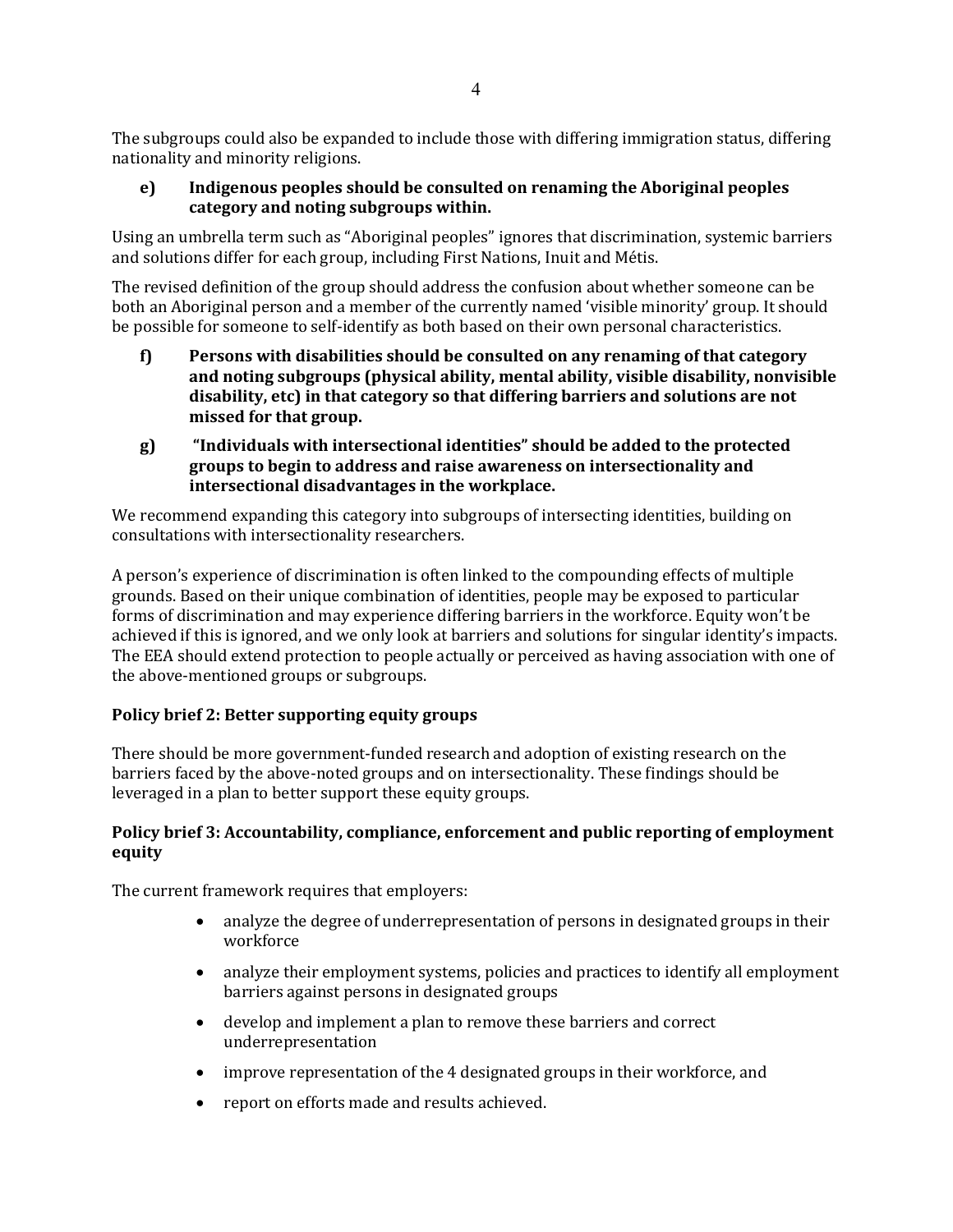There needs to be an improved system of data collection and a framework for analysis. The collected data is often unsearchable or unusable, which defeats the purpose of collecting the information.

We recommend the following improvements to data collection:

- a) Research factors underlying under-reporting of self-identification, and implement policies to combat under-reporting.
- b) Census data should cover the above noted equity groups and account for intersectionality, and there needs to be some method of collection between censuses.

Changes to the Workplace Equity Information Management System (WEIMS) could improve public reporting of data already collected that is now inaccessible to businesses and researchers.

We recommend the following changes, none of which necessitate legislative amendments:

- a) **Release of Narrative Reports:** Narrative Reports by employers engaged in the Legislated Employment Equity Program (LEEP) should be released to the public. At present employers are required to create a narrative report (for instance [Individual Employer Data Page](https://equity.esdc.gc.ca/sgiemt-weims/pub/) that is inaccessible online. Granting access to narrative reports would allow the public to review the subjective actions taken by companies relating to Employment Equity and promote innovative ways to increase employment equity.
- b) **Release of RCI scores or similar scores:** The LEEP ranks employers by a Report Compliance Index (RCI) score, which indicates compliance with the Employment Equity Regulations converted into a five-mark index. For instance, a company may receive a 3/5 score. These scores should be released so compliance of LEEP employers can be viewed publicly.
- c) **Increased Searchability of Data:** The data share[d online](https://equity.esdc.gc.ca/sgiemt-weims/pub/) should be easily searchable in a dashboard with editable parameters.5 For instance, the WEIMS system should allow searches to find companies that employ, for instance, zero women or zero visible minorities by searching all companies for these flags. To find this information now one would have to physically view all of the forms for individual employers from the WEIMS link.
- d) **Increased Disclosure Relating to Employment Equity Champion Awards:** There should be more transparency on the criteria used to determine Employment Equity Champion awards, and the process should allow for public feedback prior to awarding these designations. Government of Canada recognitions such as these, are perceived as endorsement of these companies. Independent criteria and an arms' length determination process would ensure the decisions are not politically motivated.
- e) **Access to Full Dataset for Searches:** There should be an easy way to allow requests for, and to give a copy of all data from the annual Employment Equity Report to researchers interested in the information. For instance, this could be provided through a data output of Microsoft Access or using a dashboard with editable parameters.
- f) **Options to search Individual Employer Data by Common Name instead of Legal Name:** Many companies in the individual employer dataset are numbered companies.<sup>6</sup> It is difficult for the public to find commonly used company names. We recommend displaying both.

<sup>&</sup>lt;sup>5</sup> Some governmental departments and agencies, such as the Social Sciences and Humanities Research Council, use dashboards to report on Representation data. See online.

<sup>&</sup>lt;sup>6</sup> For instance, the first company listed is 1329481 Ontario Inc., which is the common name of C & C Transportation.